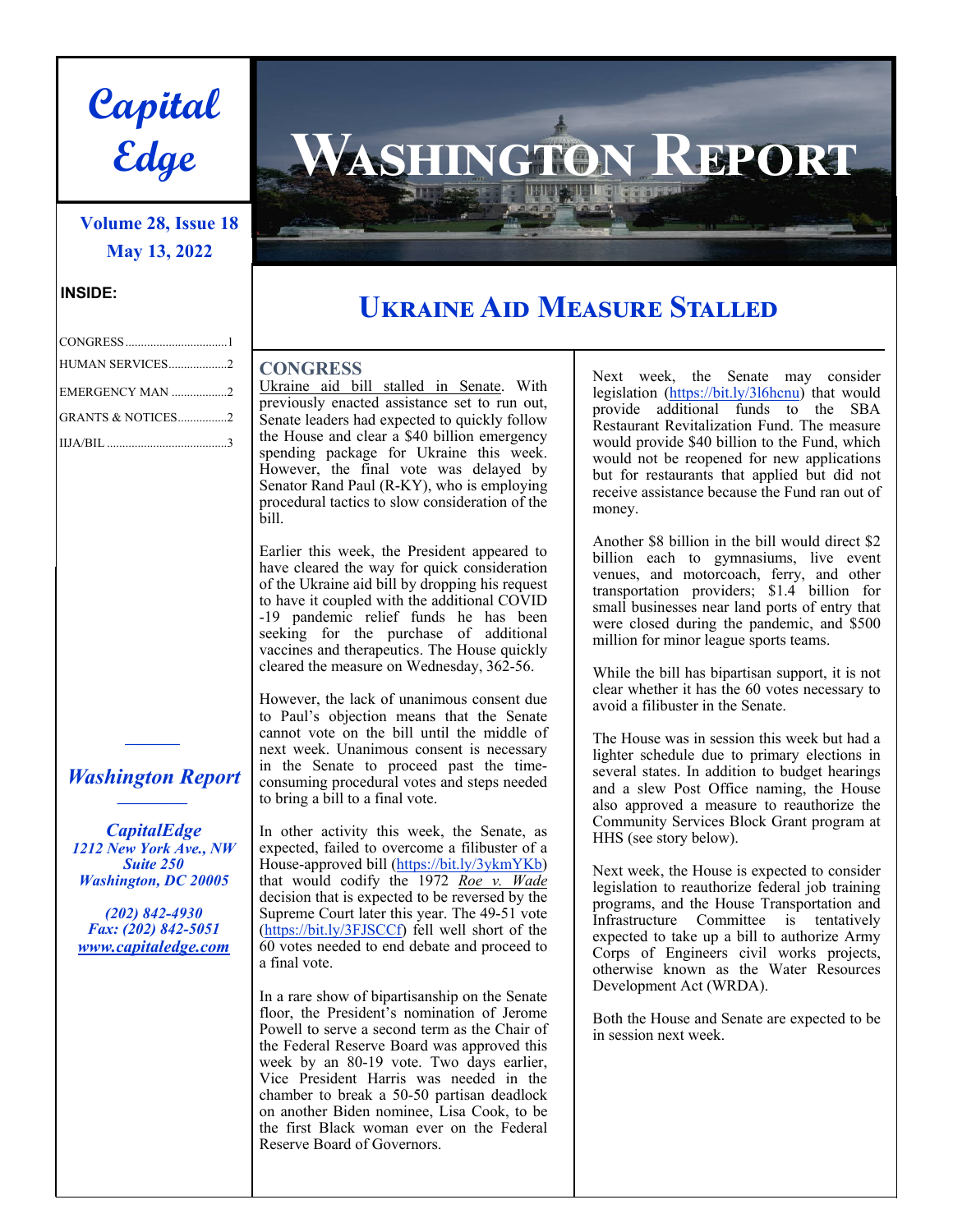### **2 May 13, 2022 Washington Report**

### **HUMAN SERVICES**

House approves CSBG modernization. The House approved legislation this week (HR 5129) to reauthorize and update the Community Services Block Grant (CSBG) program at HHS.

Congress created CSBG in 1964 as part of the War on Poverty, with the goal of supporting local anti-poverty initiatives through Community Action Agencies. The role of the nation's approximately 1,000 Community Action Agencies vary, but most administer programs such as Head Start, the Low-Income Home Energy Assistance Program, and the Weatherization Program in addition to CSBG. Community Action Agencies are governed by a board that must be comprised equally of public officials, lowincome community members, and private sector leaders.

HR 5129 would reauthorize CSBG at \$1 billion per year through FY 2027 and at "such sums as may be necessary" for FY 2028 through FY 2032. (In recent years Congress has appropriated around \$750 million per year for CSBG.) The bill would also make an array of changes to CSBG, including:

- Increasing income eligibility for receiving CSBG assistance from 125 percent of the poverty level to at 200 percent (which Congress did for the supplemental CSBG funds provided by the CARES Act),
- Updating CSBG planning, monitoring, and reporting, and
- Provisions designed to encourage timely distribution of funds from federal to state and state to local agencies, including a provision that would require states to allocate funds to Community Action Agencies within 30 days of receipt.

The bill would also create an Office of Community Services at the Department of Health and Human Services to administer CSBG and some small discretionary grant programs that the bill would authorize, including grants for training, technical assistance, planning, evaluation, and performance measurement and for innovative and evidence-based projects to reduce poverty.

The bill now heads to the Senate. It is unclear whether the bill has the support of at least 60 senators, the supermajority threshold needed for approval by the upper chamber.

### **EMERGENCY MANAGEMENT**

FEMA issues draft policy regarding COVID-19 public assistance reimbursement. The Federal Emergency Management Agency (FEMA) issued a draft policy outlining programmatic and implementation deadlines for public assistance reimbursement related to the COVID-19 public health emergency.

The draft policy would sunset the 100% reimbursement for eligible COVID-19 response on July 1, 2022, and the 90% reimbursement on July 2, 2022. The deadline for submitting public assistance applications for work completed prior to July 1, 2022, would be December 31, 2022.

In addition, the draft policy outlines how applicants must separate costs incurred prior to July 2 from those incurred after July 2 since they will be reimbursed at different cost share levels, with the latter reimbursed at the regular rate of 75% federal share.

The deadline for completion of reimbursed work related to the COVID-19 emergency remains "until further notice." FEMA will provide at least 30 days' notice of the of the work completion deadline when they set it.

Comments are due May 24 and can be submitted (using the FEMA comment matrix, which is an Excel chart) via email to:

fema-recovery-pa-policy@fema.dhs.gov.

The FEMA press release: https://bit.ly/37Ihj5H

The draft policy: https://bit.ly/3w9Eijk

### **GRANTS & NOTICES Dept. of Health & Human Services**

The Office of Refugee Resettlement announced the availability of \$15 million though its Refugee Career Pathways Program. Twenty awards of up to \$750,000 each are expected to help enable recent Afghan entrants. Applications are due July 1: https://bit.ly/3sCCSM7

### **Department of Homeland Security**

FEMA will host a May 19 technical assistance webinar for potential FY 2022 Homeland Security Grant Program applicants and sub-applicants: https://bit.ly/3FXSRdn

### **Dept. of Housing & Urban Dev.**

HUD announced the availability of \$10 million in discretionary funding through the FY 2022 Choice Neighborhoods Planning Grants program. Twenty awards of up to \$500,000 each are expected; a five percent cash or in-kind match is required. Applications are due June 28: https://bit.ly/3N2gZNW

HUD awarded \$20 million in new grants through its Eviction Protection Grant Program: https://bit.ly/3l24BSs

HUD awarded over \$1.4 million in housing assistance through the Foster Youth to Independence initiative: https://bit.ly/3MpnqL2

### **Department of Justice**

The Bureau of Justice Assistance (BJA) announced the availability of nearly \$8.5 million through the FY 2022 Field Initiated: Encouraging Innovation program, which will support efforts to respond to precipitous increases in crime. Six regional awards of up to \$1 million each are expected; no matching is required. Applications are due July 11: https://bit.ly/3M6wIM9

BJA also announced the availability of \$7.5 million through the FY 2022 Prosecuting Cold Cases Using DNA program, which supports the prosecution of violent crime cold cases where DNA from a suspect has been identified. Fifteen awards of up to \$500,000 each are expected; no matching is required. Applications are due June 27: https://bit.ly/3wpySzB

BJA is seeking applications for \$10.6 million in available funding through the FY 2022 Postconviction Testing of DNA Evidence program. A total of 22 awards of up to \$500,000 each are expected; no matching is required. Applications are due June 27: https://bit.ly/39lwe63

BJA announced the availability of nearly \$4.4 million in competitive grant funding through its Paul Coverdell Forensic Science Improvement Grants Program. Fifteen awards of up to \$500,000 each are expected; no matching is required. Applications are due June 27: https://bit.ly/3FLxR9f

### **Department of Labor**

DOL is seeking applications for \$3.4 million in available funding through the 2022 Women in Apprenticeship and Nontraditional Occupations program.